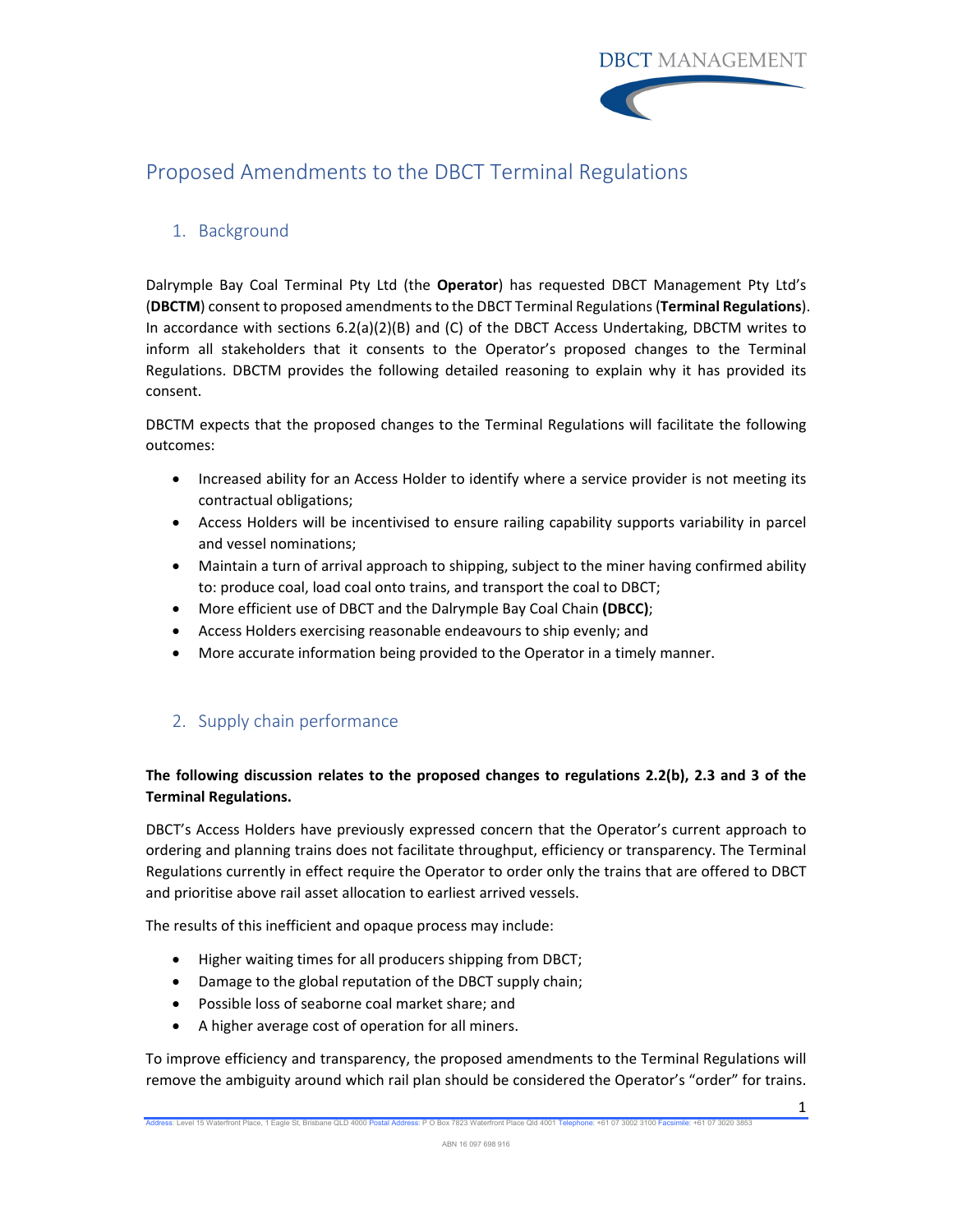# **DBCT MANAGEMENT**



The Operator will now order trains up to available terminal capability without regard to constraints advised by other service providers by 0800 hours each Monday and this will be considered the "order". Any subsequent railing plan produced by the Operator based on constraints advised by rail freight providers will not be considered the order. Removing this source of ambiguity will minimise the possibility of the Operator inadvertently under-ordering trains in comparison to the collective railing capability of all Access Holders.

Rail freight providers will also no longer be required to provide trainsto DBCT in accordance with strict vessel turn of arrival. Vessels will be loaded in turn of arrival if the required coal is able to be produced and loaded on a train, and the coal is able to be transported to the terminal when required by the Operator.

The ILC has confirmed that the proposed changes to the Terminal Regulations will address the most urgent issues causing loss and inefficiency in the supply chain.

### Compliance with section 6.2(c) of the DBCT Access Undertaking – Regulations 2.2(b), 2.3 and 3

### *Relation to Operational Issues (section 6.2(c)(1))*

The proposed changes relate to operational issues. The Operator has an important role in its capacity as the appointed Rail Coordinator, acting on behalf of DBCT's Access Holders. The proposed amendments will modify an existing operational process to improve the delivery of trains to the terminal.

### *Operate equitably as a whole (section 6.2(c)(2))*

Trains will be ordered by the Operator in accordance with a transparent process. All Access Holders and Rail Freight providers seeking to deliver coal to DBCT will be required to adhere to the same rail planning process.

### *Consistency with the DBCT Access Undertaking and Access Agreements (section 6.2(c)(3))*

The proposed amendments do not introduce any additional subject matter beyond what is currently subject to the Terminal Regulations. Further, the proposed amendments to the Terminal Regulations do not change the way the Access Undertaking or Access Agreements work. In satisfying the criteria required by section 6.2(c) of the DBCT Access Undertaking, these changes are consistent with the DBCT Access Undertaking and Access Agreements

### *Reasonably Necessary (section 6.2(c)(4))*

At its September 2018 Board Meeting, ILC Board Members (inferring that the current rail ordering process was causing poor throughput) unanimously directed ILC Management to "review the rail ordering process to ensure it does not allow for socialisation of the rail fleet at the expense of those who have contracted peaking above and below rail capability".

Inefficient rail ordering practices are also a contributing factor to increased vessel wait times and vessel queues (discussed further below in regulation 2.4). Addressing the rail ordering process also assists to address the more visible issue of vessel queues. The Operator and ILC management have both recommended these changes in order to improve the efficiency of both DBCT and the DBCC. After considerable engagement with stakeholders, DBCTM agrees that these changes to the Terminal Regulations are necessary to improve the efficiency of DBCT and the DBCC.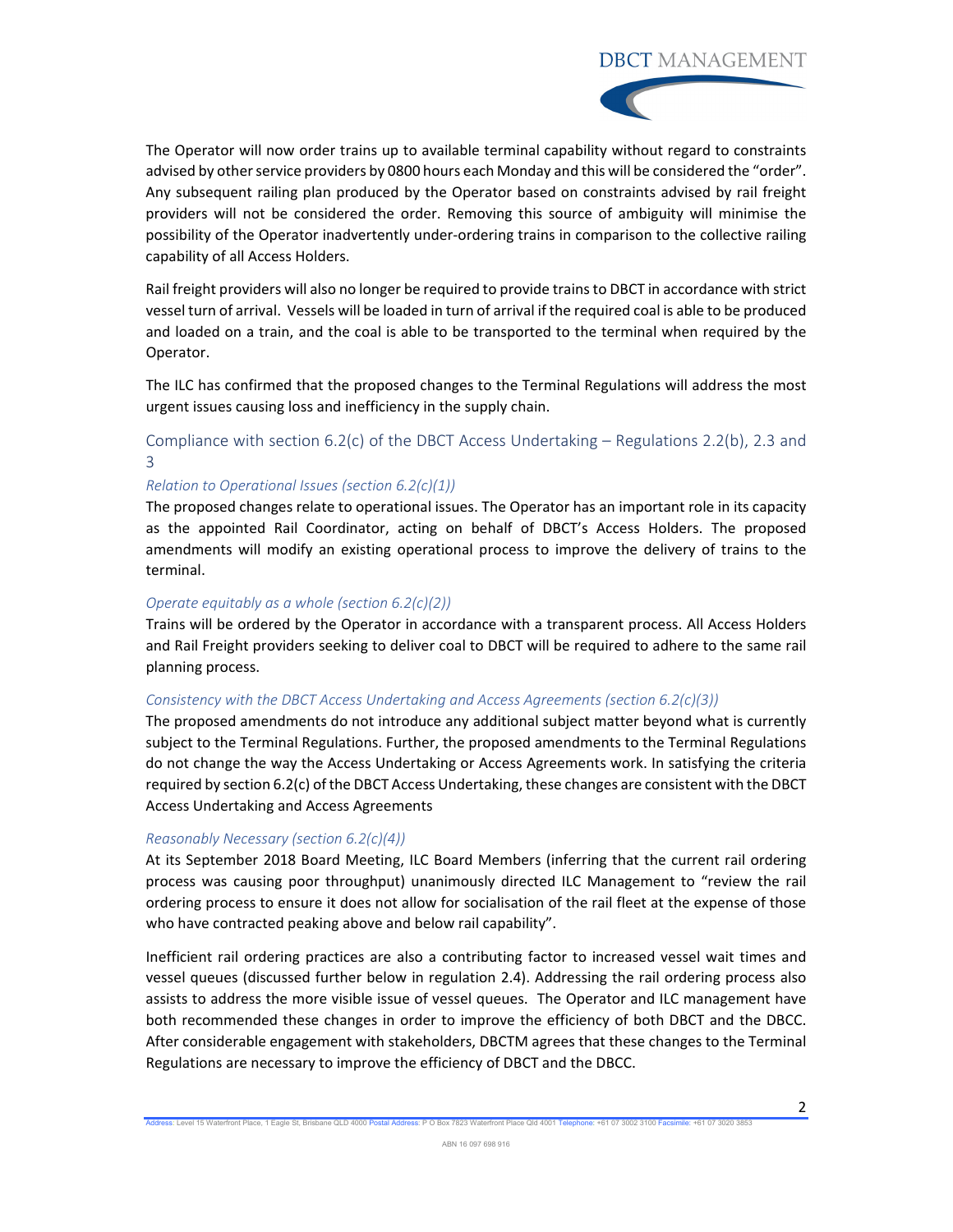### 3. Reasonable endeavours to ship evenly

### **The following discussion relates to section 2.4 of the proposed Terminal Regulations (as amended).**

<u>in the contract of the contract of the contract of the contract of the contract of the contract of the contract of the contract of the contract of the contract of the contract of the contract of the contract of the contra</u>

An Access Holder that does not exercise reasonable endeavoursto ship its annual contract evenly may cause delays to another Access Holder that is exercising reasonable endeavours to ship evenly. The drafting of regulation 2.3 in the current approved version of the Terminal Regulations did not provide adequate guidance for Access Holders or the Operator on how regulation 2.3(a)(ii) (which is consistent with clause 3.5 of the DBCT Standard Access Agreement) should be interpreted and applied.

To address this lack of clarity, the Operator has proposed a guideline to be codified in the Terminal Regulations. This guideline will be applied in most situations where an Access Holder is deemed to not be exercising reasonable endeavours to ship evenly. The guideline is the culmination of a successful 22+ month trial. The Operator and DBCTM conducted many rounds of consultations with Access Holders which resulted in substantial refinement of the circumstances in which regulation 2.3(a)(ii) would be deemed to be triggered. By April 2018, the Operator successfully began to trial applying regulation 2.3 in accordance with an approach developed in consultation with Access Holders. This approach is the approach now set out in regulation 2.4.

In summary, the Operator will assess the Access Holder's vessel and parcel nomination patterns over a rolling three‐month period. If an Access Holder has exceeded 100% of its Annual Contract Tonnage (pro‐rated) during that three‐month period, the vessel will be reprioritised to the first day of the following month.

# Compliance with Section 6.2(c) of the DBCT Access Undertaking – Regulation 2.4 *Relation to Operational Issues (section 6.2(c)(1))*

The changes relate to operational matters. The extra clarification provided by the addition of proposed regulation 2.4 provides an operational guideline in relation to vessel nominations, and how those vessels would be treated operationally.

#### *Operate equitably as a whole (section 6.2(c)(2))*

The process for determining if a shipper is not exercising reasonable endeavours to ship evenly is transparent and clearly defined. The process will be applied in the same way to all Access Holders and by extension, rail freight providers. The process was developed in consultation with Access Holders and in particular, the assessment of even shipping over a three month rolling period was ultimately selected to ensure that Access Holders with smaller Annual Contract Tonnages were not disadvantaged.

### *Consistency with the DBCT Access Undertaking and Access Agreements (section 6.2(c)(3))*

The proposed amendments do not introduce any additional subject matter to the Terminal Regulations and do not change the way the Access Undertaking or Access Agreements work. The current Terminal Regulations already contain a right for the Operator to de‐prioritise vessels where an Access Holder is nominating vessels at a rate that exceeds its contractual entitlement. New regulation 2.4 provides further guidance regarding the circumstances where this right will be used by the Operator.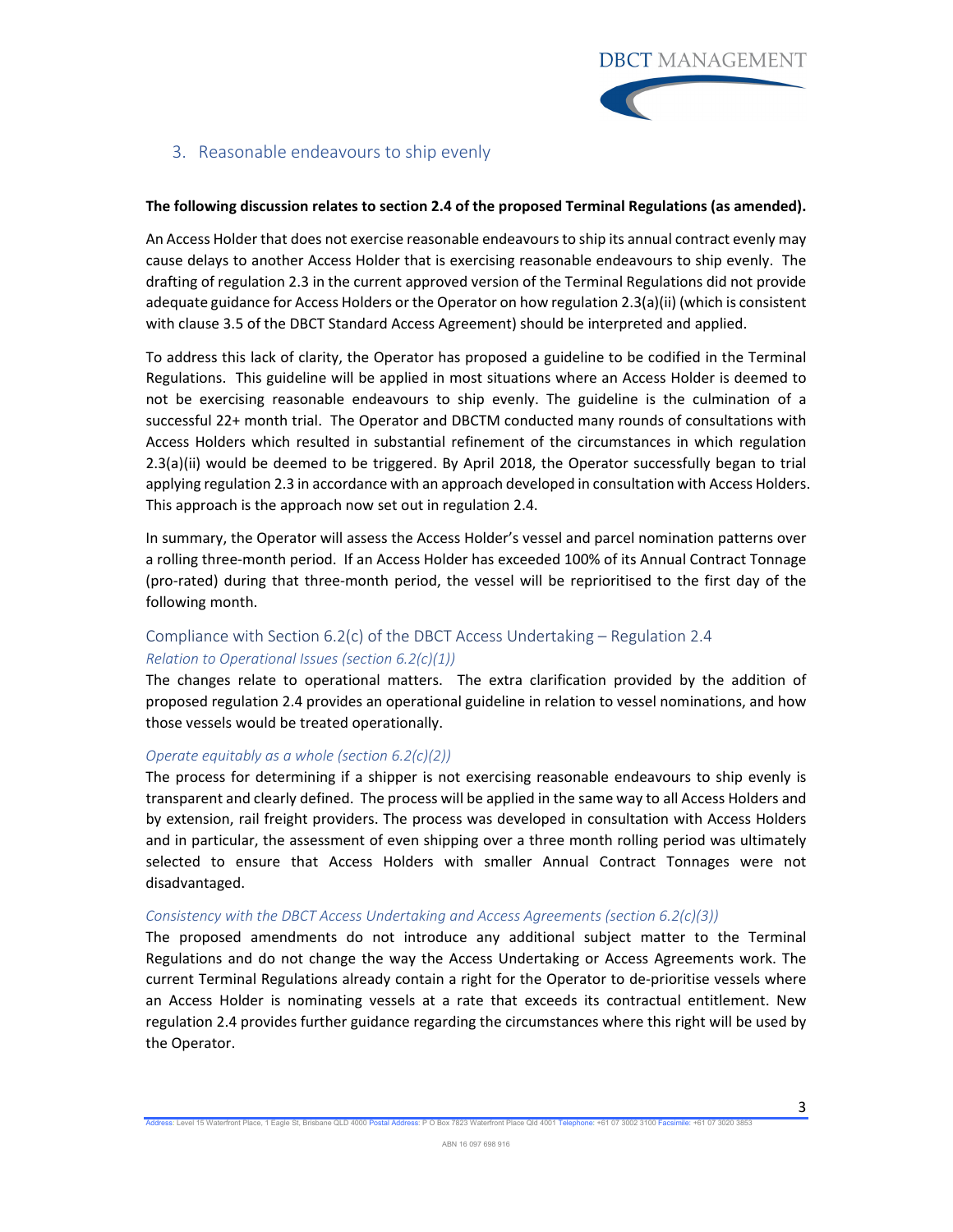**DBCT MANAGEMENT** 



Inclusion of Regulation 2.4 remains consistent with clause 3.5 of the DBCT Standard Access Agreement. DBCTM is therefore satisfied that the criteria in section  $6.2(c)(3)$  of the DBCT Access Undertaking is satisfied.

### *Reasonably Necessary (section 6.2(c)(4))*

In December 2017, Maritime Safety Queensland (**MSQ**) and the Australian Maritime Safety Authority (**AMSA**) made it clear to DBCTM and the Operator that the relevant government departments expected the coal industry to modify its approach, on the basis that long wait times and inefficient vessel queues were viewed unfavourably due to the following concerns:

- Appearance that the coal industry is unable to properly and responsibly manage its supply chains;
- **•** Environmental concerns;
- The impact on the natural attractiveness of the ocean environment; and
- In the event of a tropical cyclone and subsequent port closure, there are safety concerns associated with a large number of vessels leaving the port in an orderly manner.

Further, a steelmaker which purchases substantial quantities of coal from DBCT has raised concerns on numerous occasions with DBCTM that long wait times and vessel queues at DBCT cause substantial impacts to their own business.

The Operator has recommended the inclusion of clause 2.4 to further improve the efficiency of DBCT and the DBCC. The recommended changes are the result of extensive consultation with stakeholders and a successful 22+ month trial. The guideline contained within the proposed regulation 2.4 has been effective in encouraging Access Holders to exercise reasonable endeavours to ship evenly over a sustained period of time.

The inclusion of the well‐refined clause 2.4 are critical measures to address the concerns of various stakeholders who have previously expressed frustration with the extended vessel waiting times and inefficient queue levels at DBCT. These stakeholders include, but are not limited to government agencies, coal end‐users and Access Holders. After considerable consultation with stakeholders, DBCTM agrees the proposed changes to the Terminal Regulations are reasonably necessary to improve the efficiency of DBCT and the DBCC.

# 4. Provision of accurate information

### **The following discussion relates to proposed new regulation 2.7.**

New regulation 2.7 provides that after completion of vessel loading, the Operator will make a statement/sequence of events relating to the planning of each vessel available to the co-shippers who have loaded coal onto that vessel. The transparency resulting from provision of a statement of planning events to co‐shippers is expected to result in more accurate information being provided to the Operator's planners. Supply of better information to the Operator's is expected to result in increased plan robustness and a reduction in the amount of plan rework required of the Operator's planners.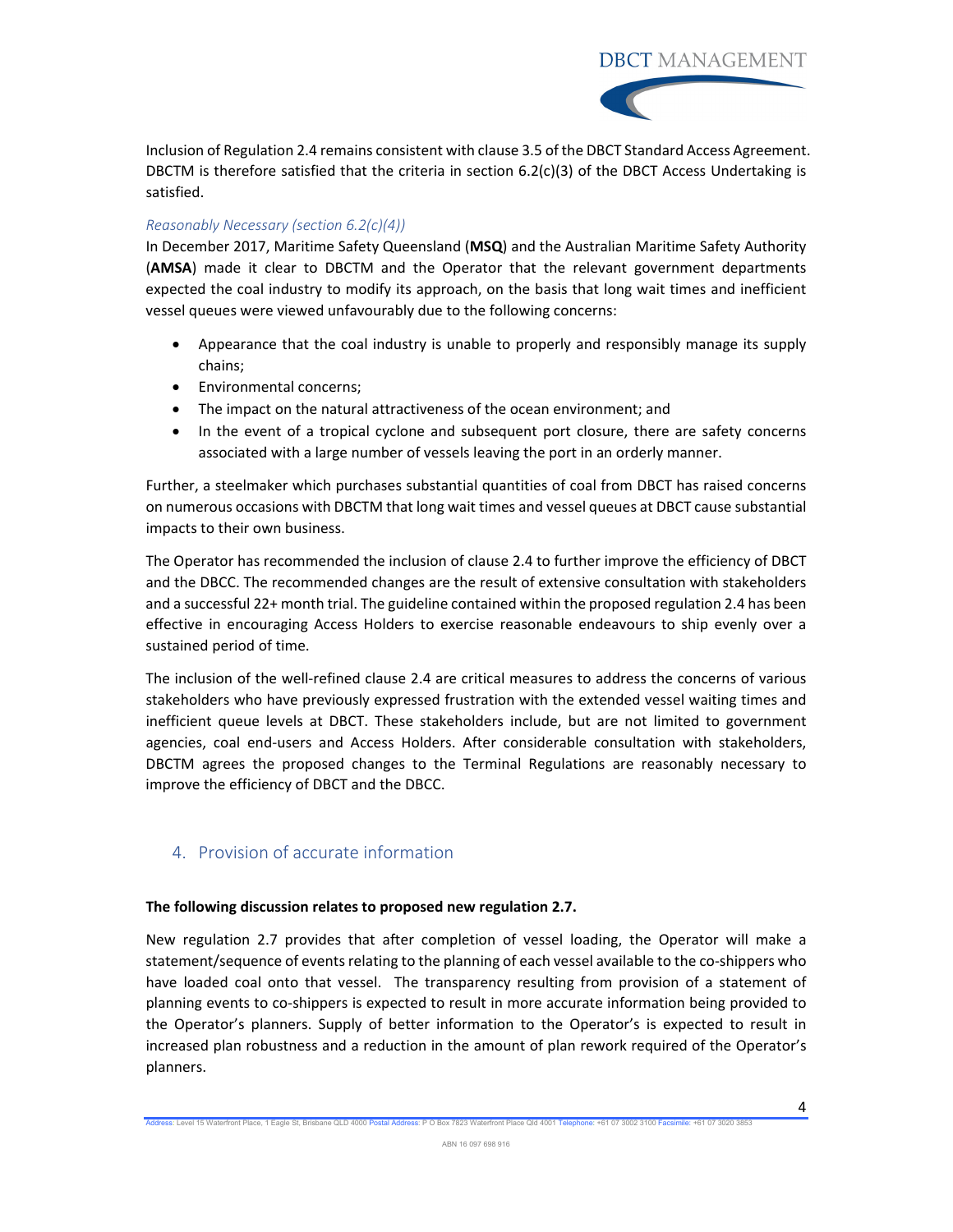



## Compliance with Section 6.2(c) of the DBCT Access Undertaking – Regulation 2.7 *Relation to Operational Issues (section 6.2(c)(1))*

The changes relate to improving the operational information being provided to the Operator and co‐ shippers. With the introduction of new regulation 2.7, it is expected that with better information, the Operator will be able to construct better operational plans and rail orders.

### *Operate equitably as a whole (section 6.2(c)(2))*

The information from each vessel will be available to all co-shippers on that vessel. Access Holders who participate in co‐shipping are unable to opt out of having the vessel and rail planning information shared. The same process for sharing Access Holder information will be applied equally to all Access Holders whose buyers elect to take coal from multiple Access Holders on the same vessel and by extension, rail freight providers used by such Access Holders.

### *Consistency with the DBCT Access Undertaking and Access Agreements (section 6.2(c)(3))*

The proposed changes to the Terminal Regulations are intended to give the Operator a clear mandate to provide information already collected by the Operator in performing its role to all Access Holders who co-ship on a single vessel. DBCTM notes that the Access Agreements do not contain confidentiality provisions. The Access Undertaking does contain confidentiality provisions but only in respect of information exchanged during negotiations undersection 5 of the DBCT Access Undertaking or any other part of the Access Undertaking. DBCTM does not consider that the information involved is information collected by DBCTM under the Access Undertaking but rather is information that is operational in nature only and that is being collected directly by the Operator in the performance of its role. As such, the amendments are not inconsistent with either the Access Agreement or the DBCT Access Undertaking and these changes therefore satisfy the requirements of section 6(c)(3).

### *Reasonably Necessary (section 6.2(c)(4))*

The Operator has recommended these changes in order to allow it to provide relevant vessel planning information to co‐shippers. Previously, the Operator considered that it did not have a clear mandate to share information between co-shippers and would therefore only do so with each affected Access Holder's consent. This was administratively burdensome, often delaying and generally preventing information sharing. If the Operator is unable to provide relevant vessel planning information to coshippers on a vessel, it is unlikely that any improvement in information provision will occur. The inability to introduce such transparency is likely to cause the Operator to continue the practise of developing flawed plans.

# 5. Non‐substantive changes

The Operator has made various tidy‐ups and clarifications to match current operations and logistics practise including:

- Regulation 3.1 Adjusting the deadline for Access Holders to submit forecast utilisation advice to suit current practise;
- Regulation 4.4 Improves the Operator's ability to require coal provided to meet the "Agreed Specification";